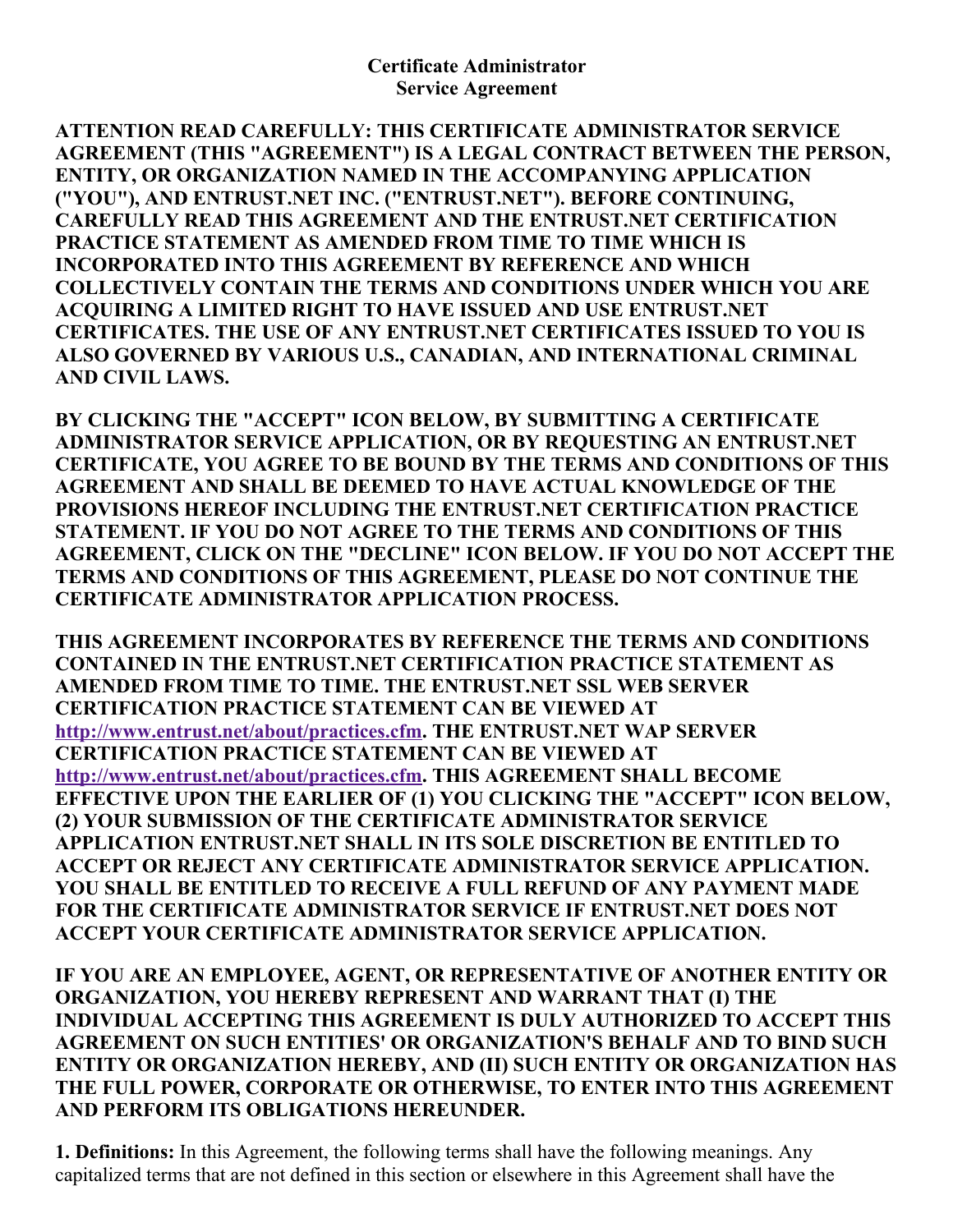meaning ascribed to them in the Entrust.net Certification Practice Statement.

"Agreement" means this Certificate Administrator Service Agreement.

"Compromise" means a suspected or actual loss, disclosure, or loss of control over sensitive information or data.

"Certificate Administrator Service Application" means the form and application information requested by Entrust.net and submitted by You when applying to participate in the Certificate Administrator Service or when updating information previously supplied to Entrust.net in respect to the Certificate Administrator Service.

"Entrust.net Certificate" means an SSL web server digital certificate or a WAP server digital certificate issued by an Entrust.net Certification Authority. "Entrust.net Certification Authority" means a certification authority operated by or for Entrust.net.

"Entrust.net Certification Practice Statement" means (i) in the case of SSL web server digital certificates, the Entrust.net SSL Web Server Certification Practice Statement which may be found in the Repository, and (ii) in the case of WAP server digital certificates, the Entrust.net WAP Server Certification Practice Statement which may be found in the Repository.

"Key Pair" means two mathematically related cryptographic keys, having the properties that (i) one key can be used to digitally sign a message that can only be verified using the other key, and (ii) even knowing one key, it is computationally infeasible to discover the other key.

"Certificate Administrator Service" means the benefits and obligations described in this Agreement.

"Private Key" means the key of a Key Pair used to create a digital signature.

"Public Key" means the key of a Key Pair used to verify a digital signature. The Public Key is made freely available to anyone who will receive digitally signed messages from the holder of the Private Key of the Key Pair. The Public Key is usually provided via a digital certificate issued by a certification authority and is often obtained by accessing a repository or database. A Public Key is used to verify the digital signature of a message sent by the holder of the corresponding Private Key.

"Repository" means the information described at [http://www.entrust.net/about/practices.cfm.](http://www.entrust.net/about/practices.cfm)

"You or Your" means both the individual or individuals applying to enter the Certificate Administrator service and any entity on whose behalf such individual or individuals are acting.

2. Pre-Qualification of Information and Issuance of Entrust.net Certificates: Upon request by You, and to the extent that You have paid for such rights, Entrust.net or a subcontractor acting on behalf of Entrust.net will perform limited verification (as described in the Entrust.net Certification Practice Statement) to pre-qualify information submitted by You for inclusion in Entrust.net Certificates that You may subsequently request the Entrust.net Certification Authorities to issue. If information submitted for pre-qualification is verified, You may submit requests for the issuance of Entrust.net Certificates containing such pre-qualified information as further described below. Upon receipt of a request from You for the issuance of an Entrust.net Certificate which is to contain pre-qualified information, Entrust.net shall, to the extent that You have paid for such rights, issue an Entrust.net Certificate containing such pre-qualified information. Entrust.net shall be under no obligation to issue any Entrust.net Certificates containing pre-qualified information if such pre-qualified information is subsequently found to have changed or to be in any way inaccurate, incorrect, or misleading. By submitting a request for an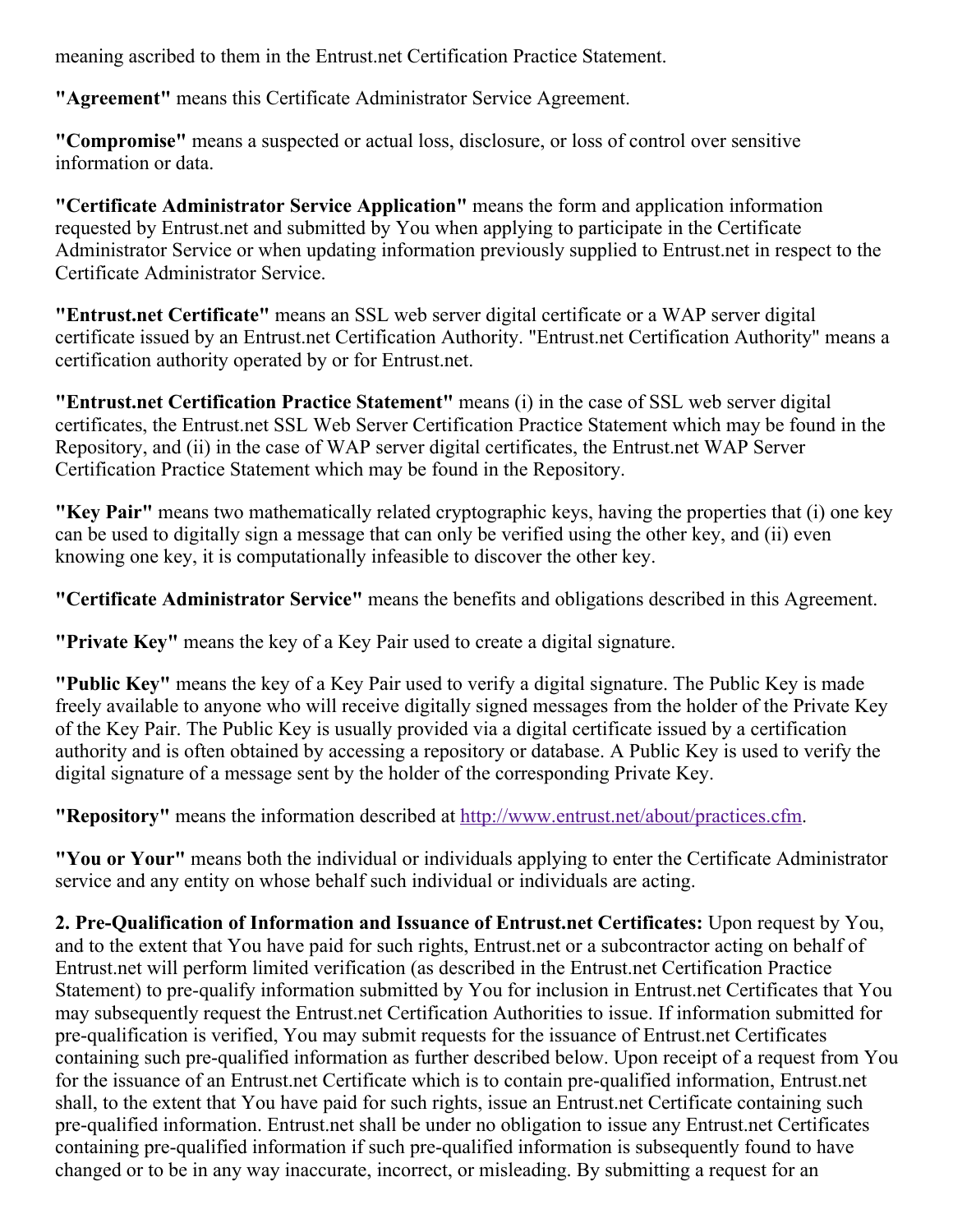Entrust.net Certificate, You are representing and warranting that the pre-qualified information has not changed and is in no way inaccurate, incorrect, or misleading. If Entrust.net issues an Entrust.net Certificate to You, Entrust.net shall make such Entrust.net Certificate available for retrieval by You. Entrust.net shall be entitled to revoke an Entrust.net Certificate issued to You if (i) the pre-qualified information submitted by You is subsequently found to have changed or to be inaccurate, incorrect, or misleading, (ii) if revocation is requested by You, (iii) upon expiry or termination of this Agreement, or (iv) for any other reason identified for revocation in the Entrust.net Certification Practice Statement.

3. Obligations: You shall: (i) provide, in any communications with Entrust.net, correct information without any misrepresentations or omissions, (ii) generate a new, secure, and cryptographically sound Key Pair to be used in association with each Entrust.net Certificate to be issued to You, (iii) refrain from modifying the contents of any Entrust.net Certificates, (iv) use Entrust.net Certificates exclusively for legal and authorized purposes in accordance with the terms and conditions of the Entrust.net Certification Practice Statement and applicable laws, (v) protect the Private Keys corresponding to the Public Keys in any Entrust.net Certificate issued to You, (vi) notify Entrust.net immediately of any change to any information included in any Entrust.net Certificate issued to You or any Certificate administrator service application submitted by You or any change in any circumstances that would make the information in any such Entrust.net Certificate or Certificate administrator service application inaccurate, incorrect, or misleading, (vii) notify Entrust.net immediately of any changes to pre-qualified information, or any changes in any circumstances that would make any pre-qualified information inaccurate, incorrect, or misleading, (viii) notify Entrust.net immediately of any Compromise or suspected Compromise of the Private Key corresponding to the Public Key in any Entrust.net Certificate issued to You, and (ix) stop using all Entrust.net Certificates upon the termination or expiry of this Agreement. You acknowledge that the use of Entrust.net Certificates is subject to the terms and conditions of this Agreement and the Entrust.net Certification Practice Statement and You shall only use an Entrust.net Certificate issued to You as permitted by this Agreement and the Entrust.net Certification Practice Statement. You acknowledge that You have the necessary information to make an informed decision about whether and the extent to which to use digital certificate technology and in particular Entrust.net Certificates. You acknowledge that You have read the Entrust.net Certification Practice Statement and the disclaimers of representations, warranties, and conditions, and limitations of liabilities and remedies therein and that You are making Your own judgment about whether it is reasonable under the circumstances to use Entrust.net Certificates.

4. Fees: You shall pay all applicable fees for the rights granted hereunder to have Entrust.net Certificates issued to You. The fees for the rights provided under the Certificate Administrator Service are available from Entrust.net and are subject to change upon notice to you. If You do not pay the applicable fees, You will not be entitled to use any Entrust.net Certificates issued to You and Entrust.net may refused to process any subsequent requests submitted by You for additional Entrust.net Certificates.

5. Lifecycle Monitoring Service: Entrust.net shall also provide You with a complementary lifecycle monitoring service ("LMS"). The LMS is designed to reduce the chance of disruption of Your service which may be caused by the expiration of Your Entrust.net Certificate(s). Entrust.net shall use reasonable efforts to send an email to the technical contact listed in the information provided to Entrust.net with Your Certificate administrator service application. Such email will inform Your technical contact that Your Entrust.net Certificate(s) is/are due to expire shortly. Usually, the email notification will be sent approximately thirty (30) days prior to the date on which Your Entrust.net Certificate(s) is/are due to expire. If Your contact information changes, You can still receive an LMS email notice if You provide Entrust.net with updated technical contact information at least sixty (60) days prior to the date that Your Entrust.net Certificate(s) is/are due to expire. You shall not be eligible for the LMS if Your technical contact information changes and Entrust.net is not informed of such change within the time period provided above.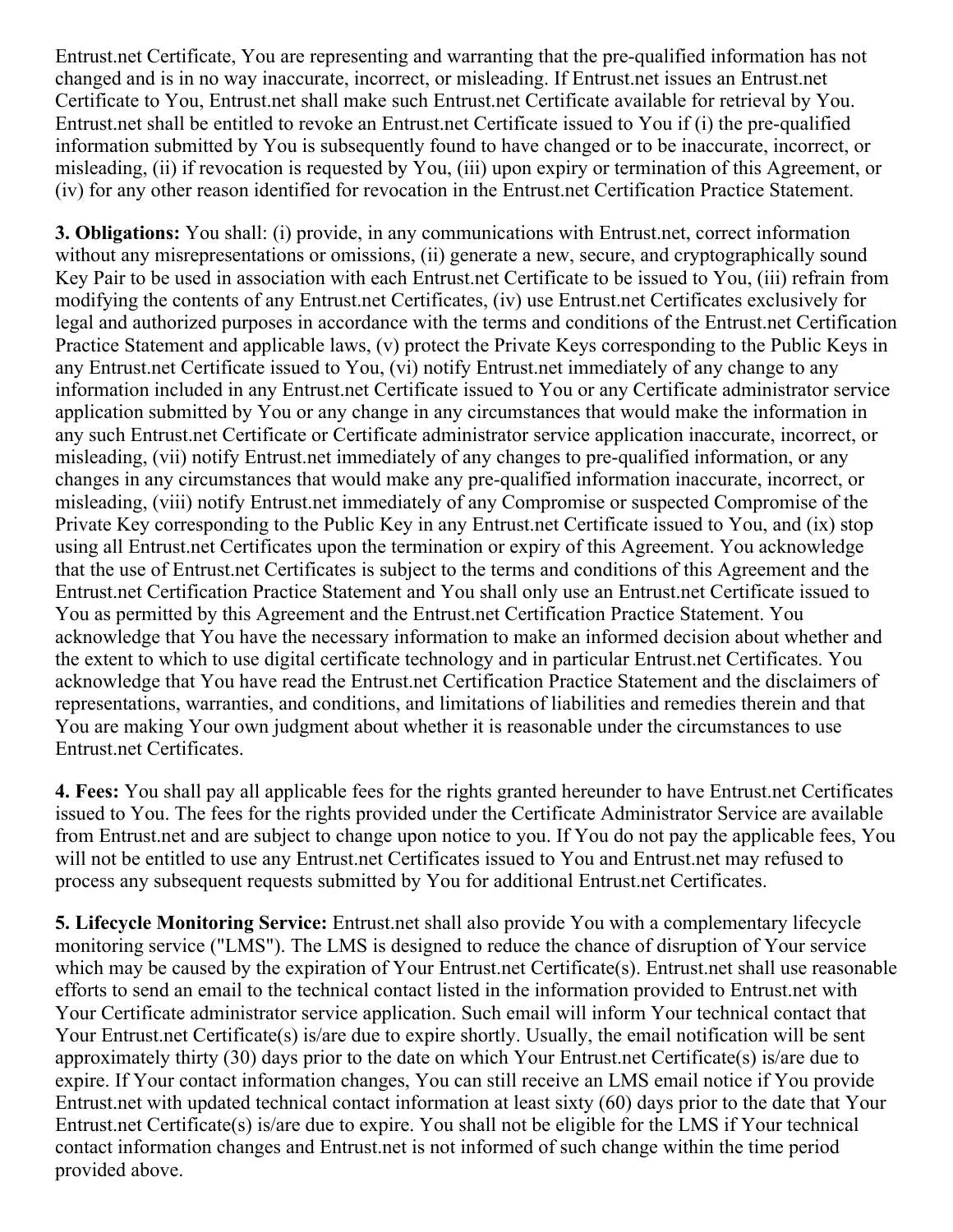6. DISCLAIMER OF WARRANTIES: EXCEPT FOR THE EXPLICIT REPRESENTATIONS, WARRANTIES, AND CONDITIONS PROVIDED IN THIS AGREEMENT AND THE ENTRUST.NET CERTIFICATION PRACTICE STATEMENT, ENTRUST.NET CERTIFICATES AND ANY SERVICES PROVIDED IN RESPECT TO ENTRUST.NET CERTIFICATES ARE PROVIDED "AS IS", AND NEITHER ENTRUST.NET NOR ANY INDEPENDENT THIRD-PARTY REGISTRATION AUTHORITIES OPERATING UNDER THE ENTRUST.NET CERTIFICATION AUTHORITIES, NOR ANY RESELLERS, CO-MARKETERS, OR ANY SUBCONTRACTORS, DISTRIBUTORS, AGENTS, SUPPLIERS, EMPLOYEES, OR DIRECTORS OF ANY OF THE FOREGOING MAKE ANY REPRESENTATIONS OR GIVE ANY WARRANTIES OR CONDITIONS, WHETHER EXPRESS, IMPLIED, STATUTORY, BY USAGE OF TRADE, OR OTHERWISE, AND ENTRUST.NET, ALL INDEPENDENT THIRD-PARTY REGISTRATION AUTHORITIES OPERATING UNDER THE ENTRUST.NET CERTIFICATION AUTHORITIES, ALL RESELLERS OR CO-MARKETERS, AND ANY SUBCONTRACTORS, DISTRIBUTORS, AGENTS, SUPPLIERS, EMPLOYEES, OR DIRECTORS OF ANY OF THE FOREGOING SPECIFICALLY DISCLAIM ANY AND ALL REPRESENTATIONS, WARRANTIES, AND CONDITIONS OF MERCHANTABILITY, NON-INFRINGEMENT, TITLE, SATISFACTORY QUALITY, OR FITNESS FOR A PARTICULAR PURPOSE. EXCEPT FOR THE EXPLICIT REPRESENTATIONS, WARRANTIES, AND CONDITIONS CONTAINED IN THIS AGREEMENT AND IN THE ENTRUST.NET CERTIFICATION PRACTICE STATEMENT, THE ENTIRE RISK OF THE USE OF ANY ENTRUST.NET CERTIFICATES OR ANY SERVICES PROVIDED IN RESPECT TO ENTRUST.NET CERTIFICATES OR THE VALIDATION OF DIGITAL SIGNATURES SHALL BE BORNE SOLELY BY YOU.

7. LIMITATION OF LIABILITY: IN NO EVENT SHALL THE TOTAL CUMULATIVE LIABILITY OF ENTRUST.NET, ANY INDEPENDENT THIRD-PARTY REGISTRATION AUTHORITIES OPERATING UNDER THE ENTRUST.NET CERTIFICATION AUTHORITIES, ANY RESELLERS, OR CO-MARKETERS, OR ANY SUBCONTRACTORS, DISTRIBUTORS, AGENTS, SUPPLIERS, EMPLOYEES, OR DIRECTORS OF ANY OF THE FOREGOING TO YOU ARISING OUT OF OR RELATING TO ANY ENTRUST.NET CERTIFICATE OR ANY SERVICES PROVIDED IN RESPECT TO ENTRUST.NET CERTIFICATES, INCLUDING ANY USE OR RELIANCE ON ANY ENTRUST.NET CERTIFICATE, EXCEED ONE THOUSAND UNITED STATES DOLLARS (\$1000.00 U.S.) ("CUMULATIVE DAMAGE CAP"). THIS LIMITATION SHALL APPLY ON A PER ENTRUST.NET CERTIFICATE BASIS REGARDLESS OF THE NUMBER OF TRANSACTIONS OR CAUSES OF ACTION ARISING OUT OF OR RELATED TO SUCH ENTRUST.NET CERTIFICATE OR ANY SERVICES PROVIDED IN RESPECT TO SUCH ENTRUST.NET CERTIFICATE. THE FOREGOING LIMITATIONS SHALL APPLY TO ANY LIABILITY WHETHER BASED IN CONTRACT (INCLUDING FUNDAMENTAL BREACH), TORT (INCLUDING NEGLIGENCE), LEGISLATION OR ANY OTHER THEORY OF LIABILITY, INCLUDING ANY DIRECT, INDIRECT, SPECIAL, STATUTORY, PUNITIVE, EXEMPLARY, CONSEQUENTIAL, RELIANCE, OR INCIDENTAL DAMAGES.

IF ANY LIABILITY ARISING OUT OF OR RELATING TO AN ENTRUST.NET CERTIFICATE OR ANY SERVICES PROVIDED IN RESPECT TO AN ENTRUST.NET CERTIFICATE EXCEEDS THE CUMULATIVE DAMAGE CAP SET FORTH IN THIS SECTION ABOVE, THE AMOUNTS AVAILABLE UNDER THE CUMULATIVE DAMAGE CAP SHALL BE APPORTIONED FIRST TO THE EARLIEST CLAIMS TO ACHIEVE FINAL DISPUTE RESOLUTION UNLESS OTHERWISE ORDERED BY A COURT OF COMPETENT JURISDICTION. IN NO EVENT SHALL ENTRUST.NET OR ANY INDEPENDENT THIRD-PARTY REGISTRATION AUTHORITIES OPERATING UNDER THE ENTRUST.NET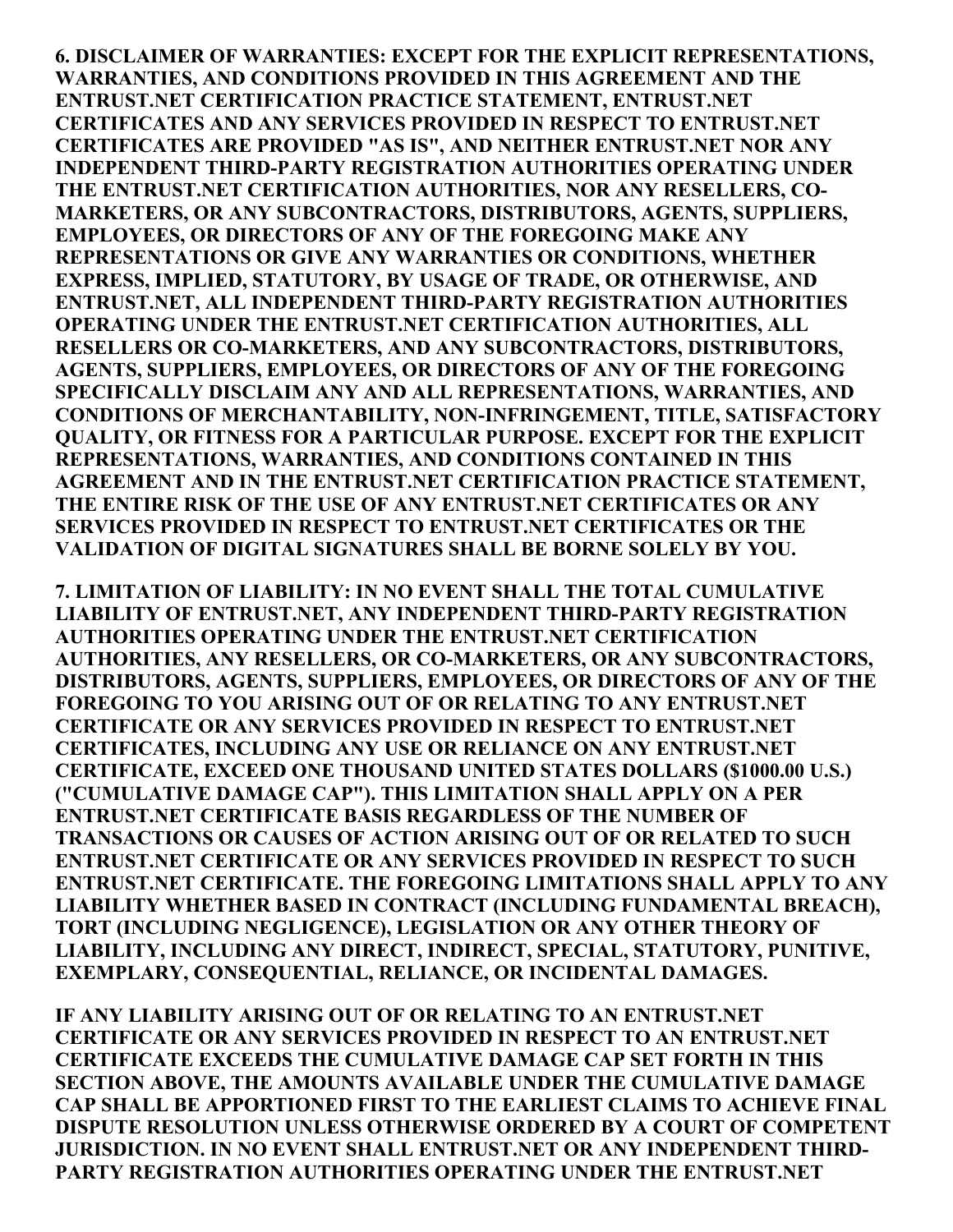CERTIFICATION AUTHORITIES, OR ANY RESELLERS, CO-MARKETERS, OR ANY SUBCONTRACTORS, DISTRIBUTORS, AGENTS, SUPPLIERS, EMPLOYEES, OR DIRECTORS OF ANY OF THE FOREGOING BE OBLIGATED TO PAY MORE THAN THE CUMULATIVE DAMAGE CAP FOR ANY ENTRUST.NET CERTIFICATE OR ANY SERVICES PROVIDED IN RESEPCT TO AN ENTRUST.NET CERTIFICATE REGARDLESS OF APPORTIONMENT AMONG CLAIMANTS.

IN NO EVENT SHALL ENTRUST.NET OR ANY INDEPENDENT THIRD-PARTY REGISTRATION AUTHORITIES OPERATING UNDER THE ENTRUST.NET CERTIFICATION AUTHORITIES, OR ANY RESELLERS, CO-MARKETERS, OR ANY SUBCONTRACTORS, DISTRIBUTORS, AGENTS, SUPPLIERS, EMPLOYEES, OR DIRECTORS OF ANY OF THE FOREGOING BE LIABLE FOR ANY INCIDENTAL, SPECIAL, STATUTORY, PUNITIVE, EXEMPLARY, INDIRECT, RELIANCE, OR CONSEQUENTIAL DAMAGES (INCLUDING, WITHOUT LIMITATION, DAMAGES FOR LOSS OF BUSINESS, LOSS OF BUSINESS OPPORTUNITIES, LOSS OF GOODWILL, LOSS OF PROFITS, BUSINESS INTERRUPTION, LOSS OF DATA, LOST SAVINGS OR OTHER SIMILAR PECUNIARY LOSS) WHETHER ARISING FROM CONTRACT (INCLUDING FUNDAMENTAL BREACH), TORT (INCLUDING NEGLIGENCE), LEGISLATION OR ANY OTHER THEORY OF LIABILITY.

THE FOREGOING LIMITATIONS SHALL APPLY NOTWITHSTANDING THE FAILURE OF ESSENTIAL PURPOSE OF ANY LIMITED REMEDY STATED HEREIN AND EVEN IF ENTRUST.NET OR ANY INDEPENDENT THIRD-PARTY REGISTRATION AUTHORITY OPERATING UNDER AN ENTRUST.NET CERTIFICATION AUTHORITY, OR ANY RESELLERS, CO-MARKETERS, OR ANY SUBCONTRACTORS, DISTRIBUTORS, AGENTS, SUPPLIERS, EMPLOYEES, OR DIRECTORS OF ANY OF THE FOREGOING HAVE BEEN ADVISED OF THE POSSIBILITY OF THOSE DAMAGES. SOME JURISDICTIONS DO NOT ALLOW THE EXCLUSION OR LIMITATION OF LIABILITY FOR CONSEQUENTIAL OR INCIDENTAL DAMAGES, SO THESE LIMITATIONS SET FORTH ABOVE MAY NOT APPLY TO YOU. THE DISCLAIMERS OF REPRESENTATIONS, WARRANTIES, AND CONDITIONS AND THE LIMITATIONS ON LIABILITIES AND REMEDIES IN THIS AGREEMENT AND IN THE ENTRUST.NET CERTIFICATION PRACTICE STATEMENT CONSTITUTE AN ESSENTIAL PART OF THIS AGREEMENT, THE ENTRUST.NET CERTIFICATION PRACTICE STATEMENT, ANY OTHER SUBSCRIPTION AGREEMENTS, AND ANY RELYING PARTY AGREEMENTS. YOU ACKNOWLEDGE THAT BUT FOR THESE DISCLAIMERS OF REPRESENTATIONS, WARRANTIES, AND CONDITIONS AND LIMITATIONS ON LIABILITIES AND REMEDIES, ENTRUST.NET WOULD NOT ISSUE ENTRUST.NET CERTIFICATES TO SUBSCRIBERS AND NEITHER ENTRUST.NET NOR ANY ANY INDEPENDENT THIRD-PARTY REGISTRATION AUTHORITIES OPERATING UNDER AN ENTRUST.NET CERTIFICATION AUTHORITY, NOR ANY RESELLERS, CO-MARKETERS, OR ANY SUBCONTRACTORS, DISTRIBUTORS, AGENTS, SUPPLIERS, EMPLOYEES, OR DIRECTORS OF ANY OF THE FOREGOING WOULD PROVIDE SERVICES IN RESPECT TO ENTRUST.NET CERTIFICATES AND THAT THESE PROVISIONS PROVIDE FOR A REASONABLE ALLOCATION OF RISK.

8. Term: The term of this Agreement is one year from the date that Your Certificate administrator service application is accepted. Accordingly, if Your Certificate administrator service application is accepted, You will be able to pre-qualify information and request the issuance of Entrust.net Certificates pursuant to the Certificate Administrator Service for a period of one (1) year from the date of acceptance by Entrust.net of Your Certificate administrator service application. This Agreement shall automatically renew for successive terms of one (1) year upon payment by You of the renewal fees specified by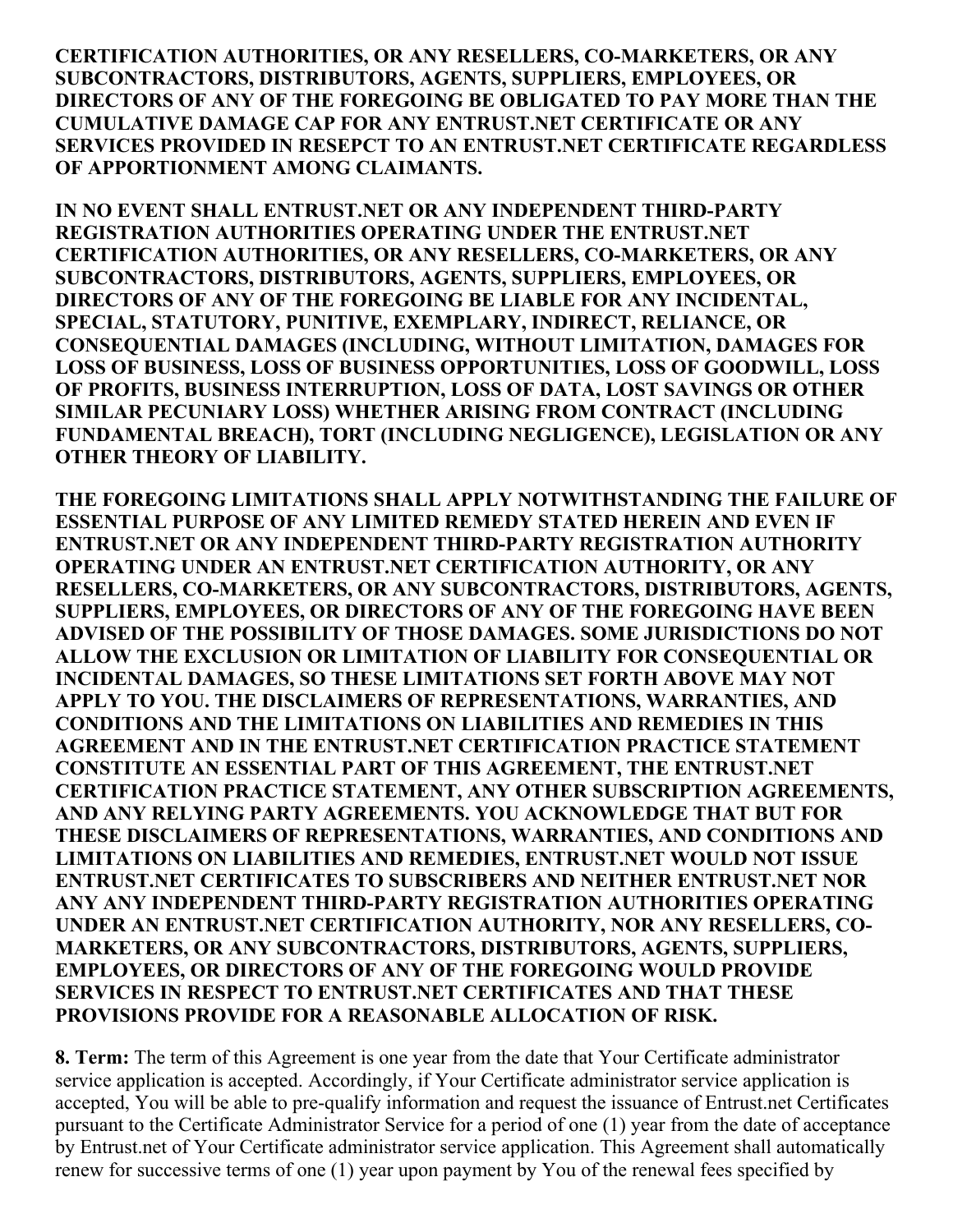Entrust.net. If Entrust.net does not accept your purchase order or payment then this Agreement will not renew. Any terms on a purchase order that is accepted by Entrust.net shall have no force and effect except for the identification and quantity of the particular Entrust.net certificate service intended to be acquired by You. Your ability to have Entrust.net Certificates issued pursuant to the Certificate Administrator Service shall be subject to Your payment of the applicable fees, verification of any information submitted by You for pre-qualification, and Your compliance with all other requirements of this Agreement. Your obligations in respect to any Entrust.net Certificates shall continue for as long as You use such Entrust.net Certificates (which may not be any longer than the term of this Agreement, irrespective of the expiry date of the issued Entrust.net Certificate), however, Your right to use such Entrust.net Certificates and Your rights under this Agreement shall terminate if You fail to comply with any of the material terms or conditions of this Agreement or the Entrust.net Certification Practice Statement. You must upon revocation or expiration of this Agreement or Your Entrust.net Certificate(s) cease all use of such expired or revoked Entrust.net Certificate(s) and remove such Entrust.net Certificate(s) from the devices and/or software in which they have been installed. If this Agreement is terminated because of breach by You, You shall cease use of any Entrust.net Certificate(s) issued to You under this Agreement and remove such Entrust.net Certificates from the devices and/or software in which they have been installed. The provisions of this Agreement entitled Disclaimer of Warranties, Limitation of Liability, Term, Severability and those provisions of the Entrust.net Certification Practice Statement that are designated as surviving expiration or termination shall continue in force even after any expiration or termination of this Agreement.

9. Severability: Whenever possible, each provision of this Agreement, the Entrust.net Certification Practice Statement, any other Subscription Agreements, and any Relying Party Agreements shall be interpreted in such manner as to be effective and valid under applicable law. If the application of any provision of this Agreement, the Entrust.net Certification Practice Statement, or any Relying Party Agreement or any portion thereof to any particular facts or circumstances shall be held to be invalid or unenforceable by an arbitrator or court of competent jurisdiction, then (i) the validity and enforceability of such provision as applied to any other particular facts or circumstances and the validity of other provisions of this Agreement, the Entrust.net Certification Practice Statement, or any Relying Party Agreements shall not in any way be affected or impaired thereby, and (ii) such provision shall be enforced to the maximum extent possible so as to effect its intent and it shall be reformed without further action to the extent necessary to make such provision valid and enforceable.

FOR GREATER CERTAINTY, IT IS EXPRESSLY UNDERSTOOD AND AGREED THAT EVERY PROVISION OF THIS AGREEMENT, THE ENTRUST.NET CERTIFICATION PRACTICE STATEMENT, ANY OTHER SUBSCRIPTION AGREEMENTS OR ANY RELYING PARTY AGREEMENTS THAT DEALS WITH (I) LIMITATION OF LIABILITIES, REMEDIES, OR DAMAGES, (II) DISCLAIMERS OF REPRESENTATIONS, WARRANTIES, CONDITIONS, LIABILITIES, OR REMEDIES, OR (III) INDEMNIFICATION, IS EXPRESSLY INTENDED TO BE SEVERABLE FROM ANY OTHER PROVISIONS OF THIS AGREEMENT, THE ENTRUST.NET CERTIFICATION PRACTICE STATEMENT, ANY OTHER SUBSCRIPTION AGREEMENTS, OR ANY RELYING PARTY AGREEMENTS AND SHALL BE SO INTERPRETED AND ENFORCED.

10. Third Party Databases and D-U-N-S $\odot$  Number. In performing limited verification Entrust.net (or a subcontractor acting on behalf of Entrust.net (a "Subcontractor")) may determine whether the organizational identity, address, and domain name provided with Your Entrust.net Certificate Application are consistent with information contained in third-party databases (the "**Databases**"), which may include the Dun & Bradstreet Inc. ("D&B") database. Entrust.net or a Subcontractor may perform an investigation which may attempt to confirm Your business name, street address, mailing address, telephone number, line of business, year started, number of employees, CEO, telephone number and